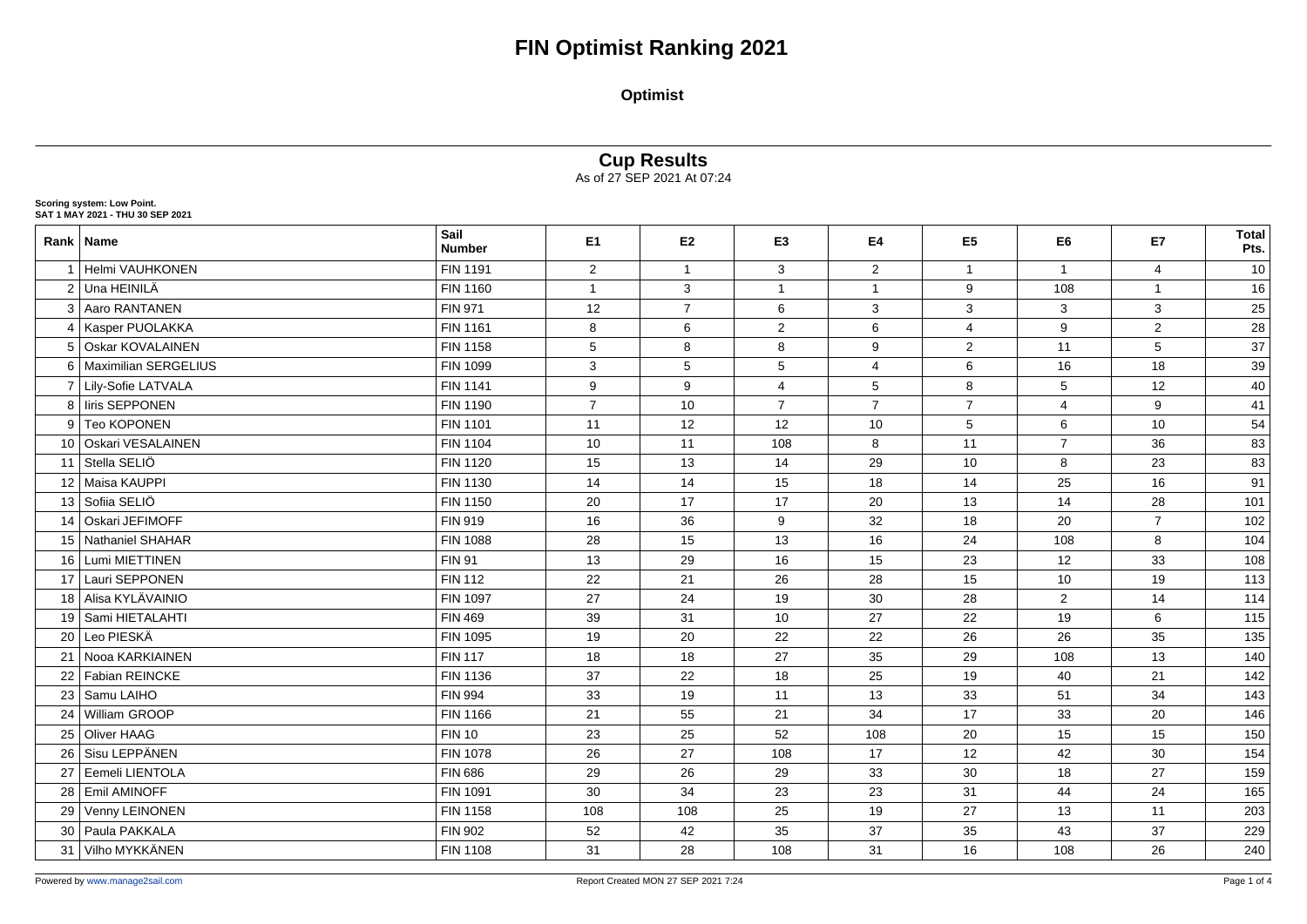# **FIN Optimist Ranking 2021**

**Optimist**

**Cup Results**

As of 27 SEP 2021 At 07:24

|    | Rank   Name            | Sail<br>Number  | E1             | E <sub>2</sub> | E <sub>3</sub> | <b>E4</b> | E <sub>5</sub> | E <sub>6</sub> | <b>E7</b> | <b>Total</b><br>Pts. |
|----|------------------------|-----------------|----------------|----------------|----------------|-----------|----------------|----------------|-----------|----------------------|
|    | 32 Linnea LIENTOLA     | FIN 1053        | 46             | 32             | 34             | 41        | 39             | 59             | 52        | 244                  |
|    | 33 Rafael MEINANDER    | <b>FIN 1079</b> | 42             | 37             | 38             | 40        | 43             | 108            | 50        | 250                  |
| 34 | <b>Emil HARJULAHTI</b> | FIN 1131        | 41             | 38             | 33             | 38        | 53             | 57             | 48        | 251                  |
| 35 | Jalo PIESKÄ            | <b>FIN 1151</b> | 47             | 43             | 108            | 48        | 46             | 34             | 40        | 258                  |
| 36 | Niko NOPONEN           | <b>FIN 448</b>  | 32             | 23             | 108            | 50        | 21             | 108            | 25        | 259                  |
| 37 | Felix IMPIVAARA        | <b>FIN 649</b>  | 108            | 39             | 24             | 108       | 32             | 35             | 29        | 267                  |
|    | 38 Solja KESKITALO     | <b>FIN 658</b>  | 54             | 51             | 30             | 108       | 50             | 39             | 47        | 271                  |
|    | 39 Caroline VIKMAN     | FIN 1156        | 48             | 44             | 32             | 59        | 47             | 47             | 55        | 273                  |
| 40 | Niilo SALMELA          | <b>FIN 992</b>  | 108            | 40             | 108            | 46        | 41             | 29             | 22        | 286                  |
| 41 | Sabina KURONEN         | FIN 634         | 38             | 50             | 108            | 108       | 25             | 28             | 46        | 295                  |
| 42 | <b>Teemu RELLMAN</b>   | <b>FIN 1125</b> | 40             | 33             | 108            | 24        | 51             | 55             | 108       | 311                  |
| 43 | Amos HASSELBLATT       | <b>FIN 898</b>  | 55             | 52             | 108            | 57        | 49             | 53             | 45        | 311                  |
| 44 | <b>Ellinor VIKMAN</b>  | FIN 1129        | 56             | 54             | 44             | 60        | 56             | 108            | 56        | 326                  |
| 45 | Vivi VAINIO-MATTILA    | FIN 1162        | 25             | 16             | 20             | 51        | 108            | 108            | 108       | 328                  |
| 46 | Luka NOPONEN           | <b>FIN 935</b>  | 36             | 46             | 108            | 54        | 55             | 108            | 31        | 330                  |
| 47 | Leevi LEHESSAARI       | FIN 1103        | 44             | 108            | 42             | 55        | 45             | 108            | 43        | 337                  |
| 48 | liris PIIROINEN        | <b>FIN 1203</b> | 108            | 108            | 46             | 108       | 34             | 32             | 17        | 345                  |
|    | 49 Kalle PIRILÄ        | FIN 1163        | 24             | 108            | 108            | 21        | 67             | 27             | 108       | 355                  |
|    | 50 Leevi SALO          | <b>FIN 491</b>  | 51             | 108            | 40             | 56        | 67             | 36             | 108       | 358                  |
|    | 51   Samuel ISOTALUS   | <b>FIN 1174</b> | 108            | 108            | 36             | 43        | 59             | 60             | 54        | 360                  |
| 52 | Helvi HEIKKILÄ         | <b>FIN 1204</b> | 108            | 108            | 37             | 108       | 37             | 49             | 32        | 371                  |
| 53 | Janita KREANDER        | FIN 612         | 108            | 108            | 43             | 108       | 42             | 45             | 38        | 384                  |
|    | 54 Lucas ROSQVIST      | <b>FIN 879</b>  | 108            | 47             | 108            | 108       | 54             | 31             | 41        | 389                  |
| 55 | Oliver METSÄ-HEIKKILÄ  | FIN 1031        | 108            | 108            | 49             | 61        | 62             | 64             | 58        | 402                  |
|    | 56 Lukas LEINO         | <b>FIN 1074</b> | 108            | 108            | 31             | 108       | 52             | 56             | 60        | 415                  |
| 57 | Laura KIVELÄ           | <b>FIN 486</b>  | 108            | 57             | 108            | 45        | 60             | 108            | 39        | 417                  |
| 58 | Maija ANTTILA          | <b>FIN 1084</b> | 108            | 108            | 51             | 108       | 65             | 38             | 53        | 423                  |
| 59 | Joona MATARMA          | <b>FIN 934</b>  | 108            | 108            | 108            | 108       | 36             | 22             | 42        | 424                  |
| 60 | Jaakko NURMINEN        | <b>FIN 954</b>  | 34             | 45             | 108            | 108       | 108            | 23             | 108       | 426                  |
| 61 | Anton KIVELÄ           | FIN 1153        | 58             | 53             | 108            | 108       | 44             | 108            | 65        | 436                  |
| 62 | Ines RUOHELA           | FIN 910         | 6              | $\overline{2}$ | 108            | 108       | 108            | 108            | 108       | 440                  |
| 63 | Assi LINDELL           | <b>FIN 888</b>  | $\overline{4}$ | $\overline{4}$ | 108            | 108       | 108            | 108            | 108       | 440                  |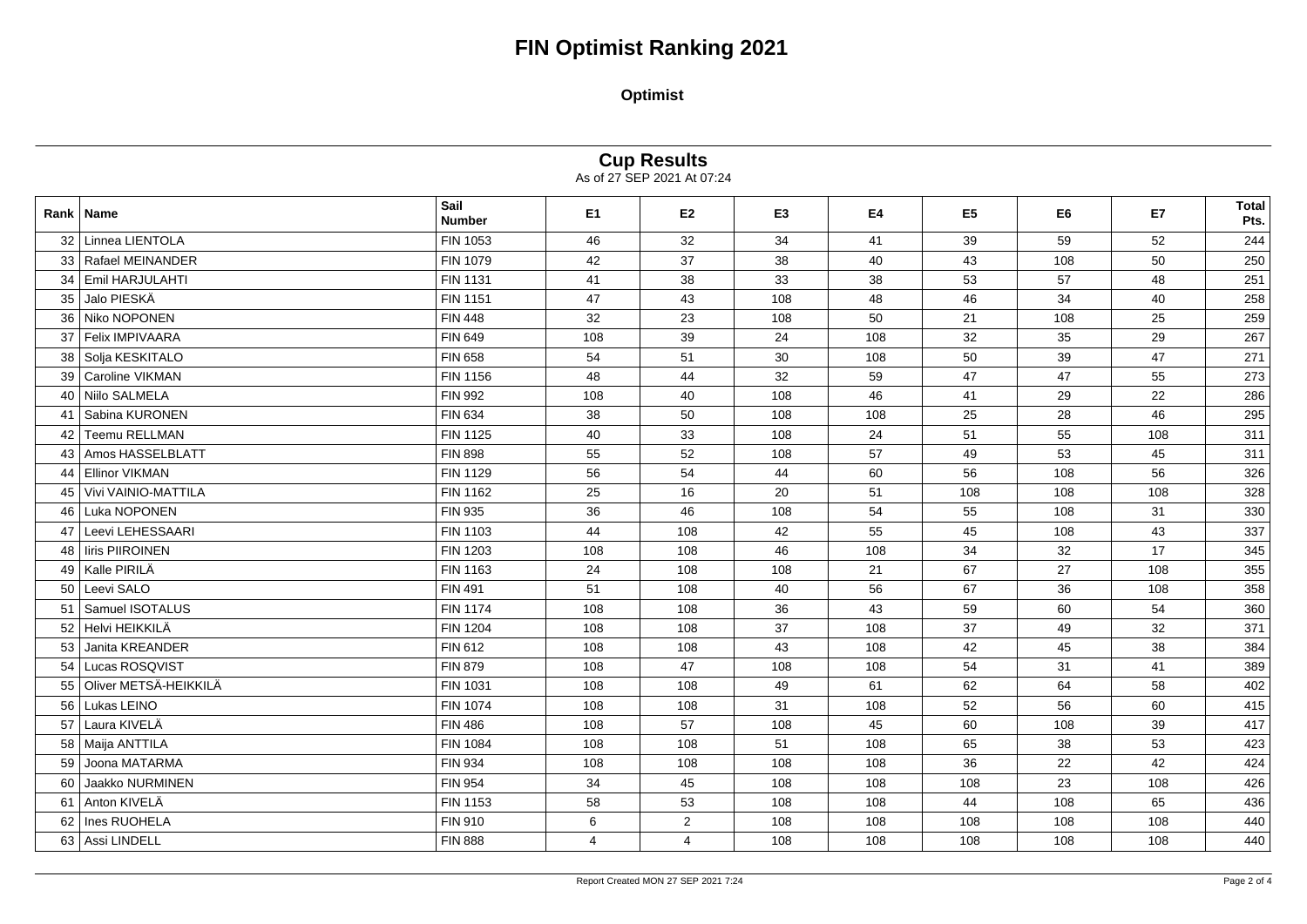# **FIN Optimist Ranking 2021**

**Optimist** 

**Cup Results**<br>As of 27 SEP 2021 At 07:24

|    | <b>Rank   Name</b>        | Sail<br><b>Number</b> | E <sub>1</sub> | E <sub>2</sub> | E <sub>3</sub> | E4  | E <sub>5</sub> | E6  | <b>E7</b> | Total<br>Pts. |
|----|---------------------------|-----------------------|----------------|----------------|----------------|-----|----------------|-----|-----------|---------------|
| 64 | Sisu SELIÖ                | <b>FIN 1180</b>       | 49             | 108            | 48             | 108 | 108            | 21  | 108       | 442           |
| 65 | Eetu JALKANEN             | <b>FIN 1121</b>       | 108            | 108            | 39             | 42  | 38             | 108 | 108       | 443           |
|    | 66 Kia HEIMBURGER         | <b>FIN 1054</b>       | 53             | 108            | 28             | 39  | 108            | 108 | 108       | 444           |
| 67 | <b>Wenzel DIESEN</b>      | FIN 1093              | 45             | 41             | 108            | 36  | 108            | 108 | 108       | 446           |
| 68 | Zelma OSBORNE SMITH       | <b>FIN 972</b>        | 43             | 35             | 45             | 108 | 108            | 108 | 108       | 447           |
| 69 | Jare LAAKSONEN            | <b>FIN 828</b>        | 108            | 108            | 108            | 108 | 66             | 17  | 49        | 456           |
|    | 70 Felix SUNDBLOM         | <b>FIN 1096</b>       | 108            | 56             | 108            | 53  | 108            | 30  | 108       | 463           |
|    | 71 Bianca SUNDBLOM        | <b>FIN 1168</b>       | 108            | 49             | 108            | 49  | 108            | 41  | 108       | 463           |
|    | 72 Eero OLIVA             | <b>FIN 729</b>        | 108            | 108            | 108            | 44  | 57             | 108 | 44        | 469           |
| 73 | <b>Touko LILJA</b>        | <b>FIN 103</b>        | 108            | 108            | 50             | 108 | 108            | 50  | 57        | 481           |
| 74 | Alexander FELLMAN         | <b>FIN 1077</b>       | 108            | 108            | 47             | 108 | 40             | 108 | 108       | 519           |
| 75 | Jacob REMMER              | <b>FIN 1188</b>       | 108            | 48             | 108            | 52  | 108            | 108 | 108       | 532           |
| 76 | <b>Otso KIISKI</b>        | <b>FIN 1143</b>       | 108            | 108            | 108            | 108 | 58             | 46  | 108       | 536           |
| 77 | <b>Siru VIRTANEN</b>      | FIN 1165              | 50             | 58             | 108            | 108 | 108            | 108 | 108       | 540           |
| 78 | <b>Tuikku RISTINIITTY</b> | <b>FIN 938</b>        | 108            | 108            | 108            | 108 | 63             | 48  | 108       | 543           |
| 79 | <b>Kristian TUSA</b>      | <b>FIN 928</b>        | 108            | 108            | 108            | 108 | 61             | 108 | 51        | 544           |
| 80 | Amanda KANBORG            | FIN 1186              | 108            | 108            | 108            | 58  | 108            | 63  | 108       | 553           |
| 81 | Aino JAAKKOLA             | <b>FIN 1114</b>       | 108            | 108            | 108            | 108 | 108            | 58  | 64        | 554           |
| 82 | Noora ESKOLA              | <b>FIN 1174</b>       | 17             | 108            | 108            | 108 | 108            | 108 | 108       | 557           |
| 83 | Ilari LEHTONEN            | <b>FIN 318</b>        | 108            | 108            | 108            | 108 | 64             | 61  | 108       | 557           |
| 84 | Jonas AMINOFF             | <b>FIN 131</b>        | 108            | 108            | 108            | 108 | 108            | 24  | 108       | 564           |
| 85 | Siiri RANTANEN            | <b>FIN 1080</b>       | 35             | 108            | 108            | 108 | 108            | 108 | 108       | 575           |
| 86 | <b>Albin ENOKSSON</b>     | <b>FIN 764</b>        | 108            | 108            | 108            | 108 | 108            | 37  | 108       | 577           |
| 87 | Leo MAUNU                 | <b>FIN 1125</b>       | 108            | 108            | 41             | 108 | 108            | 108 | 108       | 581           |
| 88 | Saimi RONKANEN            | <b>FIN 1196</b>       | 108            | 108            | 108            | 108 | 48             | 108 | 108       | 588           |
| 89 | Lotta MIETTINEN           | <b>FIN 91</b>         | 108            | 108            | 108            | 108 | 108            | 52  | 108       | 592           |
| 90 | Vera ENOKSSON             | <b>FIN 542</b>        | 108            | 108            | 108            | 108 | 108            | 54  | 108       | 594           |
| 91 | LEPPÄNEN Frida            | <b>FIN 1075</b>       | 57             | 108            | 108            | 108 | 108            | 108 | 108       | 597           |
|    | 92 Bruno CRESPO APELS     | FIN 1085              | 108            | 108            | 108            | 108 | 108            | 108 | 59        | 599           |
| 93 | Tapio MYKKÄNEN            | <b>FIN 1106</b>       | 108            | 108            | 108            | 108 | 108            | 108 | 61        | 601           |
| 94 | Emilia JAURI              | FIN 1069              | 108            | 108            | 108            | 108 | 108            | 108 | 62        | 602           |
| 95 | <b>Matias KANKAINEN</b>   | <b>FIN 1194</b>       | 108            | 108            | 108            | 108 | 108            | 62  | 108       | 602           |